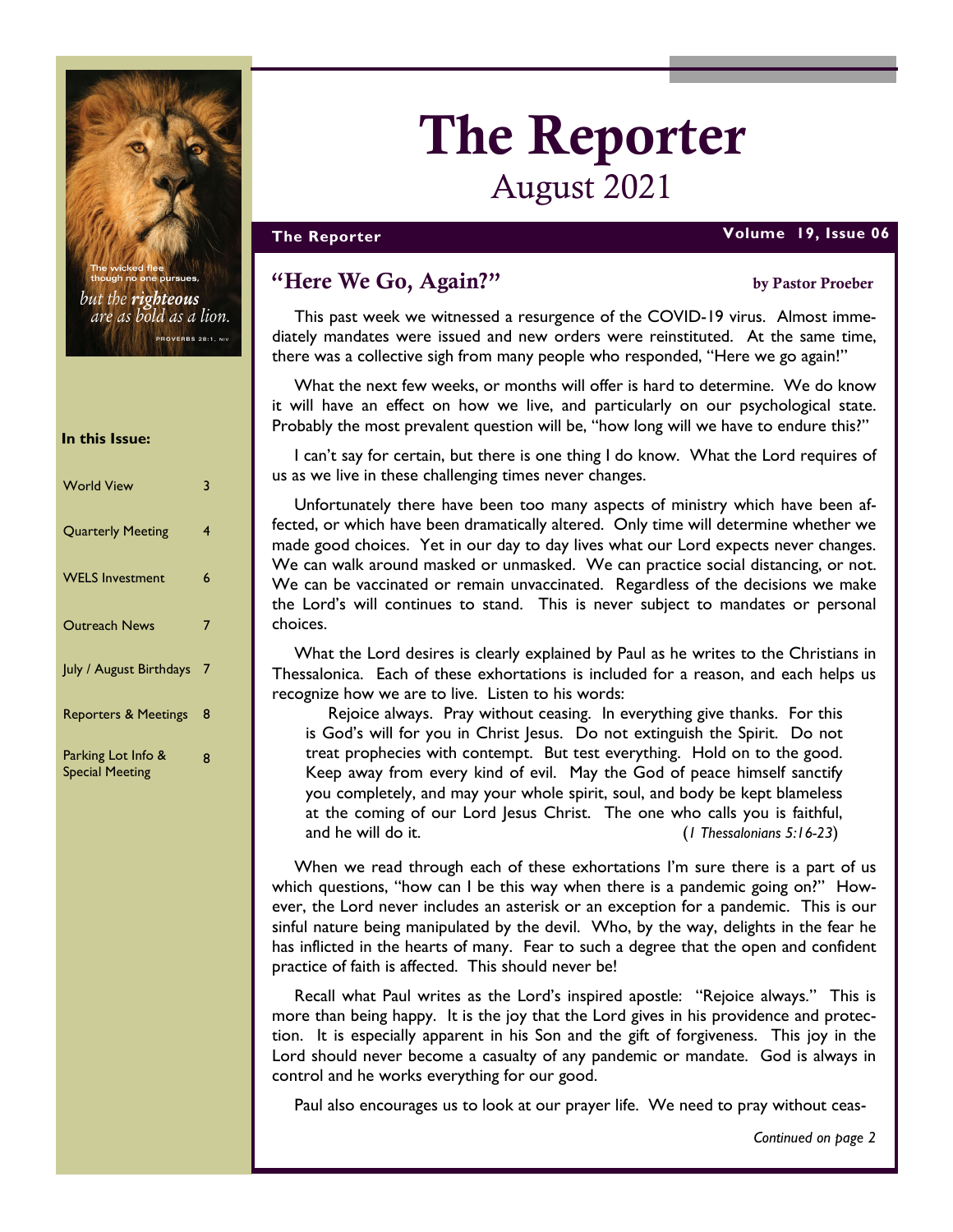#### Cont'd from page 1

ing, and we need to give thanks for everything. God hears and always answers our prayers in the proper way, and at the proper time. This is why we need to pray in keeping with God's will for us in Christ Jesus. Those prayers may appear different from what we tend to pray. Yet, what an encouragement it is to pray with boldness and confidence, "Lord, your will be done!"

The next exhortations are beneficial in our day to day walk in the faith. If anything has been hindered or hampered by COVID, this is it. It is good to be cautious. At the same time we need to understand the danger of withdrawing ourselves from Word and Sacrament. Streaming is a good tool. Still, it does not help us in our walk together with those of the household of faith. Our living rooms may be comfortable, but can that comfort compare to what is offered by other believers who struggle with the same issues we do? There is also the unfortunate absence from the Lord's Table. If we separate ourselves from this heavenly feast, where else can we receive the spiritual food which strengthens, supports, and reassures us? What we further need to remember is when we separate ourselves from the Word, how do we accomplish the last three exhortations—test everything, hold on to the good, and keep away from every kind of evil? We can't, and we won't.

COVID might possibly be the least of our worries and our fears. You may disagree with this assessment, but consider what our Savior said, "Do not fear those who kill the body but cannot kill the soul. Rather, fear the one who is able to destroy both soul and body in hell" (Matthew 10:28). Fear is a First Commandment issue. We know we should have no other gods, but what does this mean? "We are to fear, love and trust in God above all things." This doesn't mean we become reckless and throw caution to the wind. If we fear God above all things, we will give him the awe and respect he deserves, which by the way, should supersede our fear of COVID.

Trusting in the Lord and putting him first in all things is not blind or foolish. We are relying on a God who has sanctified us completely, and who keeps us blameless until the coming of our Lord Jesus Christ. Even more, there is the final assurance we receive. "The one who calls you is faithful and he will do it." It is important to remember our God is eternally faithful. He has always been, and will always be. In that faithfulness he tells us he loves us with an everlasting and uncompromising love. In that love, he promises to watch over us—so closely that not even a hair will fall from our heads without him knowing. In that same love, he even promises to keep us set aside for his holy purposes in this life, and for a holy life with him in heaven.

This is why we put our trust in the Lord, and follow him without distraction and compromise. Will this put us at odds with what others are saying and mandating, possibly. In the end, who must we faithfully follow and fear without rival? It must be the Lord!



My son, do not forget my teaching. Let your heart keep my commands, because they will add longs days and many years to your life, and peace and prosperity will come to you.

Do not allow mercy and truth to leave you. Fasten them around your neck. Write them on the tablet of your heart. Then you will find favor and approval in the eyes of God and man.

Trust in the LORD with all your heart, and do not rely on your own understanding. In all your ways acknowledge him, and he will make your paths straight.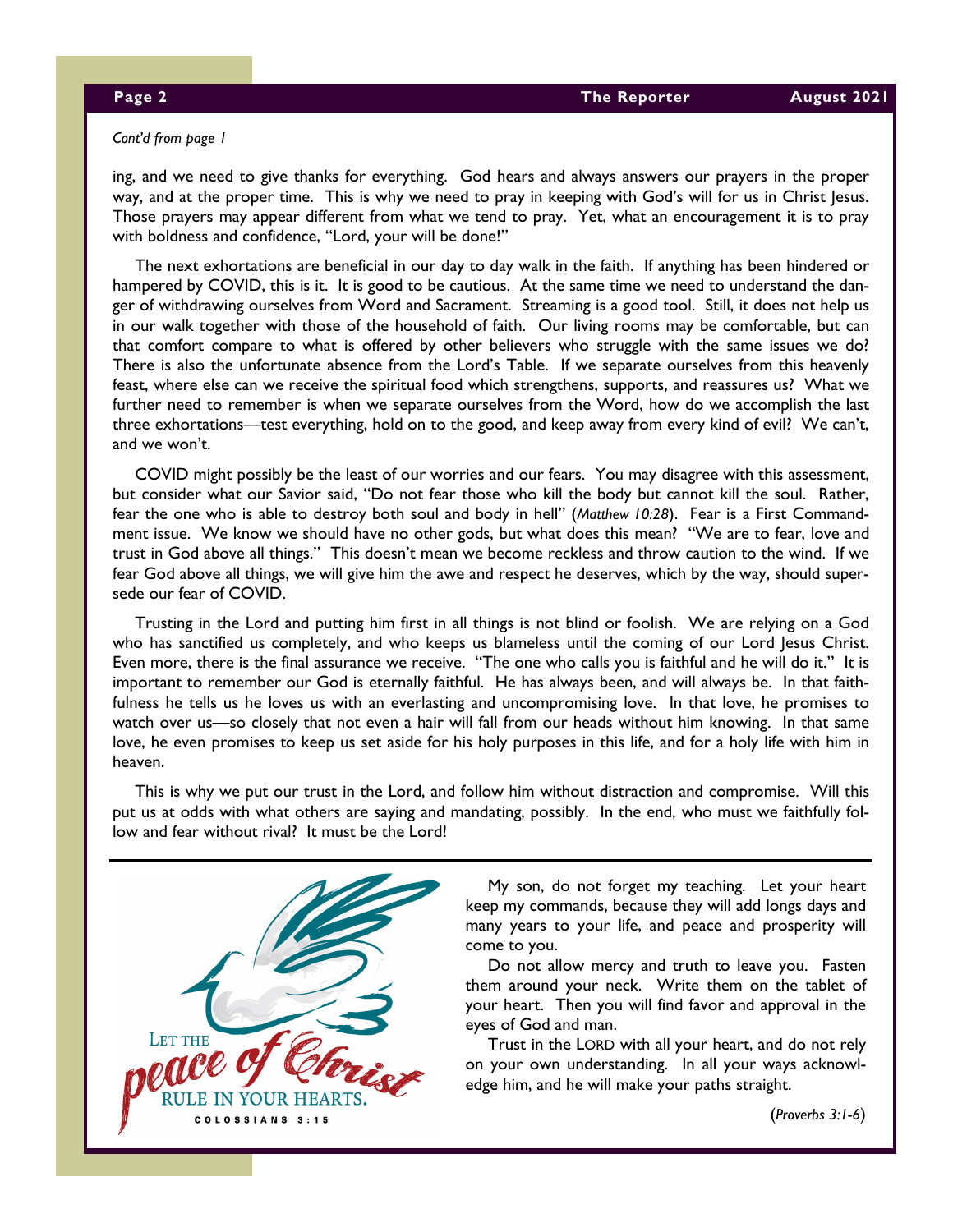# World View Fundamentals by Al Todd

Understanding someone's worldview is extremely important when trying to understand his/her beliefs and thus the decisions that result from those beliefs.

Pastor David Thompson (ELS) in his book "What in the World is Going On" holds up Confessional Lutheranism as the "gold standard" of worldviews because it is based on God's inerrant word –the Scriptures. Understanding and internalizing the Confessional Lutheran worldview will help Christians in many respects. Here is a list excerpted from Pastor Thompson's book:

- 1. Equips the Christian to look at life and the world from God's perspective
- 2. Ability to spot false worldviews and how they conflict with God's word.
- 3. Knowledge about how false worldviews manifest themselves in culture
- 4. Better able to guard your faith and help others guard theirs
- 5. Ability to better defend the truth of Christianity
- 6. Better prepared to aptly proclaim law and gospel within the cultural context of false worldviews
- 7. Knowledge of how to better love your neighbor who may be caught up in a trendy but false worldview.

Here are the fundamental questions which help to understand worldviews and the Confessional Lutheran response. See if you agree that this is also your worldview as a member of a Confessional Lutheran Church – Our Redeemer.

- 1. How does a worldview understand the Prime Reality that which has always existed and explains all other things? Answer: The Christian God – Three persons in one God –infinite, personal, uncreated, omnipotent, loving, just, and eternal – the creator of all things.
- 2. How does a worldview understand the source of knowledge and truth? How does it claim to know truth and right from wrong? Answer: natural knowledge and special revelation (the Bible, Holy Scriptures) with the latter having the higher authority.
- 3. How does a worldview understand and explain the universe how and why it exists? Answer: God created and preserves the universe.
- 4. How does a worldview understand man and his relation to the Prime Reality and the universe? Answer: Man was made in the image of God.
- 5. How does a worldview understand and explain evil? Answer: The Fall into sin.
- 6. What is a worldview's solution for evil? Answer: Justification through Christ and sanctification by the Holy Spirit.
- 7. How does a worldview understand the future, the final reality, or the "end game"? Answer: The historical reality of the second coming of Christ, the resurrection of all flesh, the final judgment, the end of the universe, and either a believer's glorification or an unbeliever's damnation in eternity.
- 8. How is a worldview reflected in various disciplines (theology, ethics, philosophy, science, history, art, music, sociology, and politics)? Answer:
	- a) Theology: Christianity as revealed in God's word.
	- b) Ethics: The Ten Commandments (more simply stated in the two Great Commandments: Love the Lord your God with all your heart, mind, and soul; and love your neighbor as yourself).
	- c) Science: reason and observation must be filtered through special revelation (the Bible) since human reason has been corrupted by the Fall.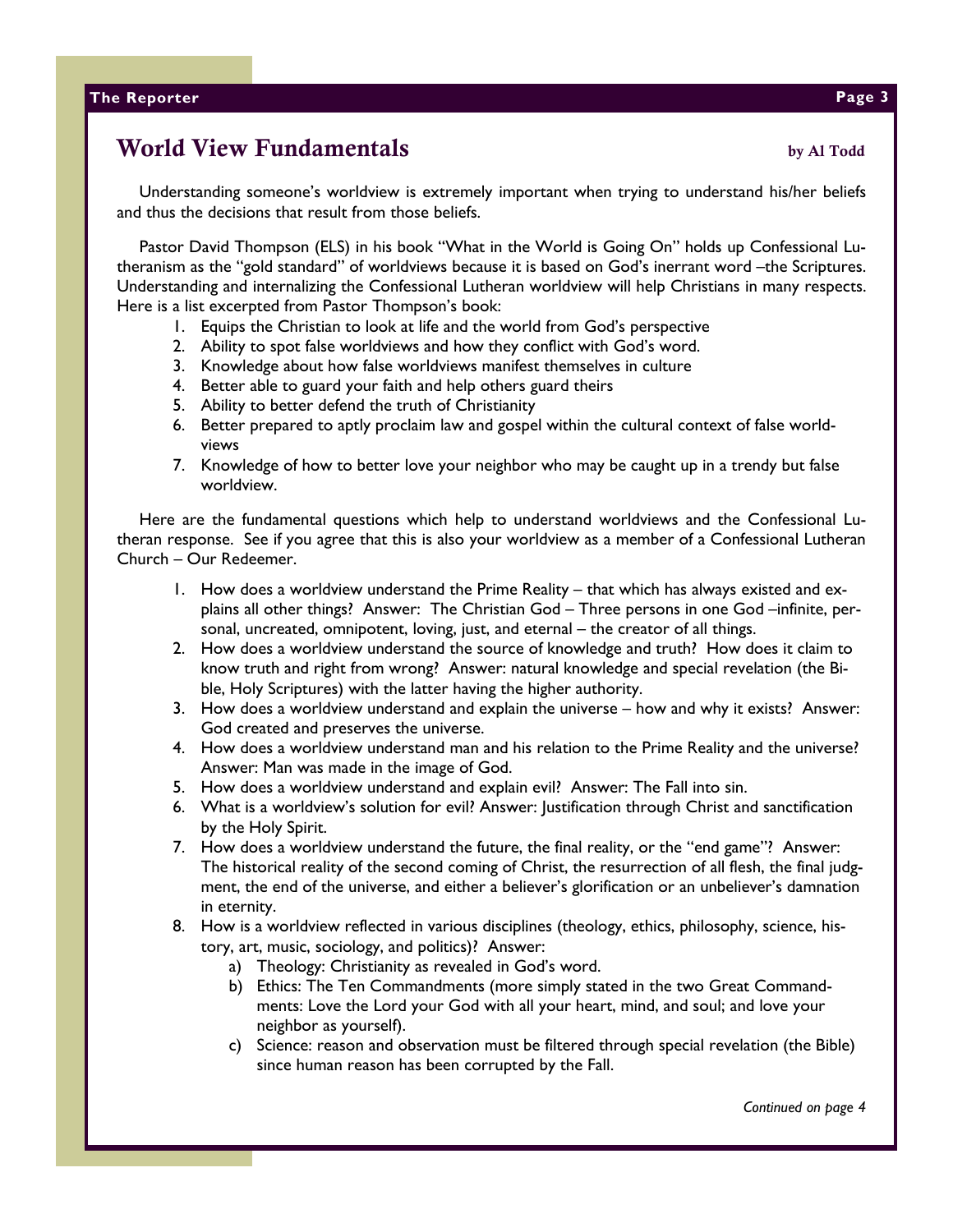Continued from page 3

- a) Philosophy: Complete and lasting wisdom and truth can only be found by special revelation (the Bible). Apart from Christ, philosophies will end up to be hollow and deceptive.
- b) History: History has a beginning (creation) and an end (the second coming of Christ); that is, it is linear therefore not meaningless.
- c) Art and Music: Art and music are unique to Man because Man was made in the image of God. The highest form of art and music is that which expresses a transcendent beauty, goodness, nobility, or some other characteristic of God.
- d) Sociology and Politics: The origin, development, behavior, and structure of human societies and individuals are to be understood from the perspective of the divinely instituted estates of marriage, government, and the church.

This outline of the fundamentals of worldviews and then, specifically, the Confessional Lutheran answers to those worldviews shines a light on how much we differ from alternate, false worldviews. It can provide a basis for giving an answer to those holding false worldviews for the: "..…hope we have, but to do so with gentleness and respect." (1 Peter 3:15).

# Minutes from Congregational Meeting

The Quarterly Congregational meeting was called to order by the Chairman, Greg Grunewald, following the worship service, and begun with prayer by Pastor Proeber. God has shown us rich blessing and has given us many opportunities to serve him. We need to be good and faithful stewards. Fourteen members were present at the meeting.

The minutes of the April 18, 2021, meeting were approved as read, and there was no unfinished business.

Monthly reports and updates were presented by the Committee Chairmen.

#### **Outreach**

While there was no written "outreach report," it was noted the video streaming continues with a number of regular viewers—both member and non-members. Goals for the end of the year will concentrate on advertizing which leads people to the website, while also announcing upcoming programs, services, and activities.

#### **Pastoral**

We continue to see God's grace in many ways, particularly in the Baptism of Henley Leighton Schroeder, and the reception of Jan and Larry Scheffler into Communicant Membership through the Profession of their faith. The status report indicated that ministry is slowly progressing in the right direction. There were several Sunday School classes before the summer break. Sunday morning Bible Class was restarted with a study considering one of the lessons for the day. Wednesday evening Bible Class continues with a study on the end times. The handbell choir is on summer break, but will restart in the fall, as will the mixed voice choir. The Outreach / fellowship committee did meet after a long break. Plans are being considered for the late summer and the fall. The pastor also reported on the growing demands for his time which keeps him from completing several projects between the sanctuary and the parsonage. Jury duty and two vacancies in the Los Angeles Circuit, as well as increased hospital calls have absorbed much of his time. He finally informed the congregation his trips to Arizona will be scheduled about every 8-10 weeks.

Continued on page 5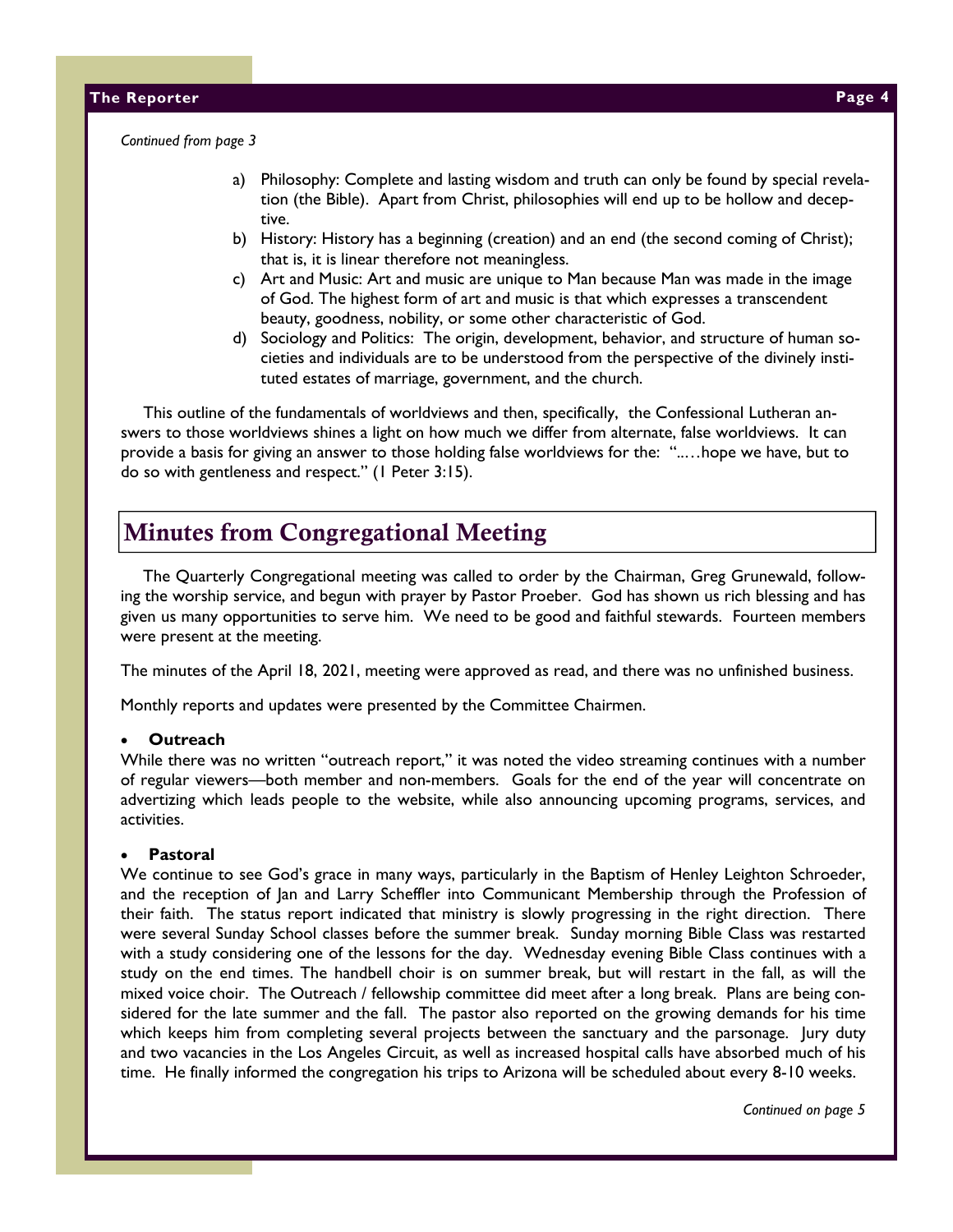Continued from page 4

#### **Property**

The property is in good repair. We thank Saxon for his efforts to weed, mulch, and do whatever is needed to keep the planting areas looking good. Mowing has also been done on an "as needed" basis. A work day will be scheduled to catch up with some much needed cleaning. Also, bids will be received from three contractors for the resurfacing of the parking lot. Short and long term projects will be evaluated and completed when time and funding permit.

#### • Financial Secretary

For the Second Quarter of 2021 the following offerings were received —

| <b>CLHS</b>            | 500.00      |
|------------------------|-------------|
| Cleaning / mowing      | 410.00      |
| General Fund           | 29,489.00   |
| Pass thru              | 439.52      |
| <b>Total Offerings</b> | \$30,838.52 |

#### **Treasurer**

Income and Expenses for the Second Quarter of 2021 were —

| Beginning Balance     | 36,627.00   |
|-----------------------|-------------|
| Income                | 29,489.00   |
| <b>Expenses</b>       | 34,427.00   |
| <b>Ending Balance</b> | \$31,689.00 |

#### • WELS Investment Fund Report

The following tracking report was presented by the Treasurer —

| Beginning Balance 04.01.2021 | \$445,259            |  |
|------------------------------|----------------------|--|
| Chance in Value              | <u>25,761</u> (5.8%) |  |
| Ending Fund Value 06.30.2021 | \$471.019            |  |

There is a more comprehensive report on the Endowment Fund on the following page.

### **New Business**

A brief report was offered regarding two of the three bids on the parking lot. The Property Committee will evaluate all of them and bring a report to the next Council meeting, as well as a recommendation to the Voters with a funding plan.

Announcements regarding upcoming meetings were presented, and the meeting closed with the singing of the Doxology at 11:45 am.

#### Please note

If written reports are needed, please contact either the Chairman or the Secretary. They will be able to forward them to you. Please inform them if you would like electronically or hard copy. Thank You!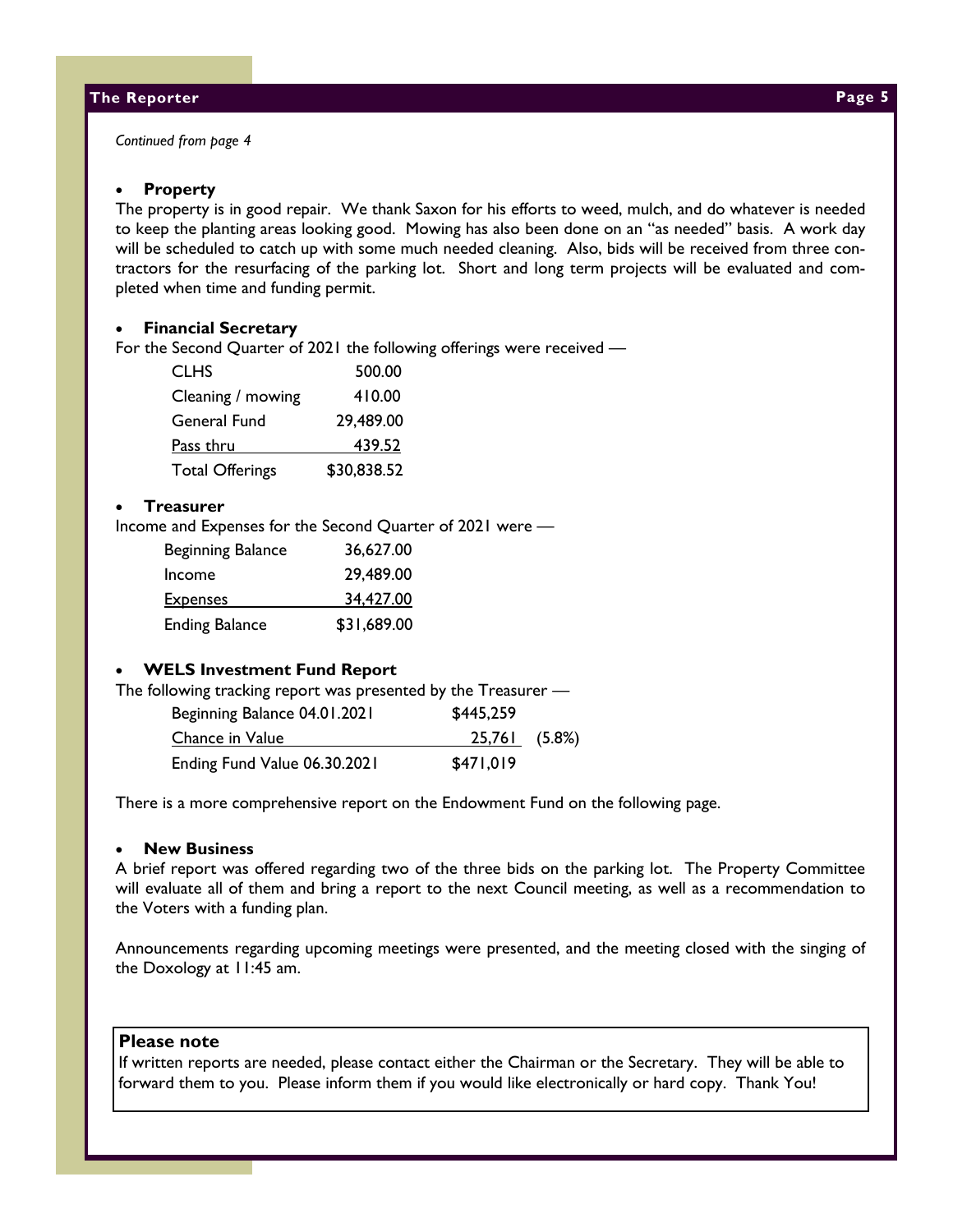#### Page 6 The Reporter August 2021 and August 2021 and August 2021

Your church, Our Redeemer Evangelical Lutheran Church (ORLC), invests in the WELS Investment Fund (WIF). Our account is managed by the WIF Board comprising eight (8) men chosen by the WELS Synodical Council to serve four (4) year terms. The Board is advised by Vanguard Institutional Advisory Services (VIAS). The VIAS consultant (currently William Burns, CFA) is responsible for making investment recommendations which the Board then considers. Once approval is given, VIAS implements and manages the investments. It should be noted that over 230 WELS congregations and affiliates invest with WIF which is a support services subsidiary of WELS incorporated in 1997.



Once per Quarter, normally 25-30 days after the Quarter end, James Holm, CFP, and the Executive Director of the WELS Investment Funds, produces a webinar which features William Burns from VIAS speaking about that quarter's results and providing an outlook for the next quarter and the year ahead.

The webinar began with remarks by Jim Holm speaking to the investment cost reductions WELS congregations and affiliates achieve by pooling their resources in WIF. The investment and management costs are significantly less than the costs to congregations of investing individually. WIF currently oversees a portfolio of \$300 million. Note that the WIF is only open to WELS congregations and affiliates and not to individual investors.

ORLC is currently invested in the WELS Endowment Fund and has a 2021  $2<sup>nd</sup>$ Quarter balance of \$471,000. The Endowment Fund is invested 75% in equity and 25% in fixed income and is meant for long term (5 years +) investments. Mr. Burns noted that the returns so far in 2021 are:

- $\bullet$  3 months = 5.73%
- 6 months =  $8.56%$
- One year=32.27%

During the Outlook portion of the webinar, Mr. Burns noted the strong performance of the Endowment Fund this year but cautioned that as the pandemic goes through a cycle of subsiding and then expanding it will cause volatility in the stock markets as supply chains are affected. He noted a rise in the inflation rate caused by too much money chasing too few goods which is the result of supply chain disruption. This is expected to continue into late 2021 or early 2022 before supply chains begin to stabilize.

Mr. Burns expects the United States, Great Britain, and China to lead the way for future economic growth as these countries have the best track record for emerging from pandemic related restrictions. He closed by praising the WIF for having an excellent Asset Allocation strategy and sticking with it instead of trying to "time the market" which almost always leads to disappointment.

Please let me know if you would like any more information about ORLC's WIF Investments.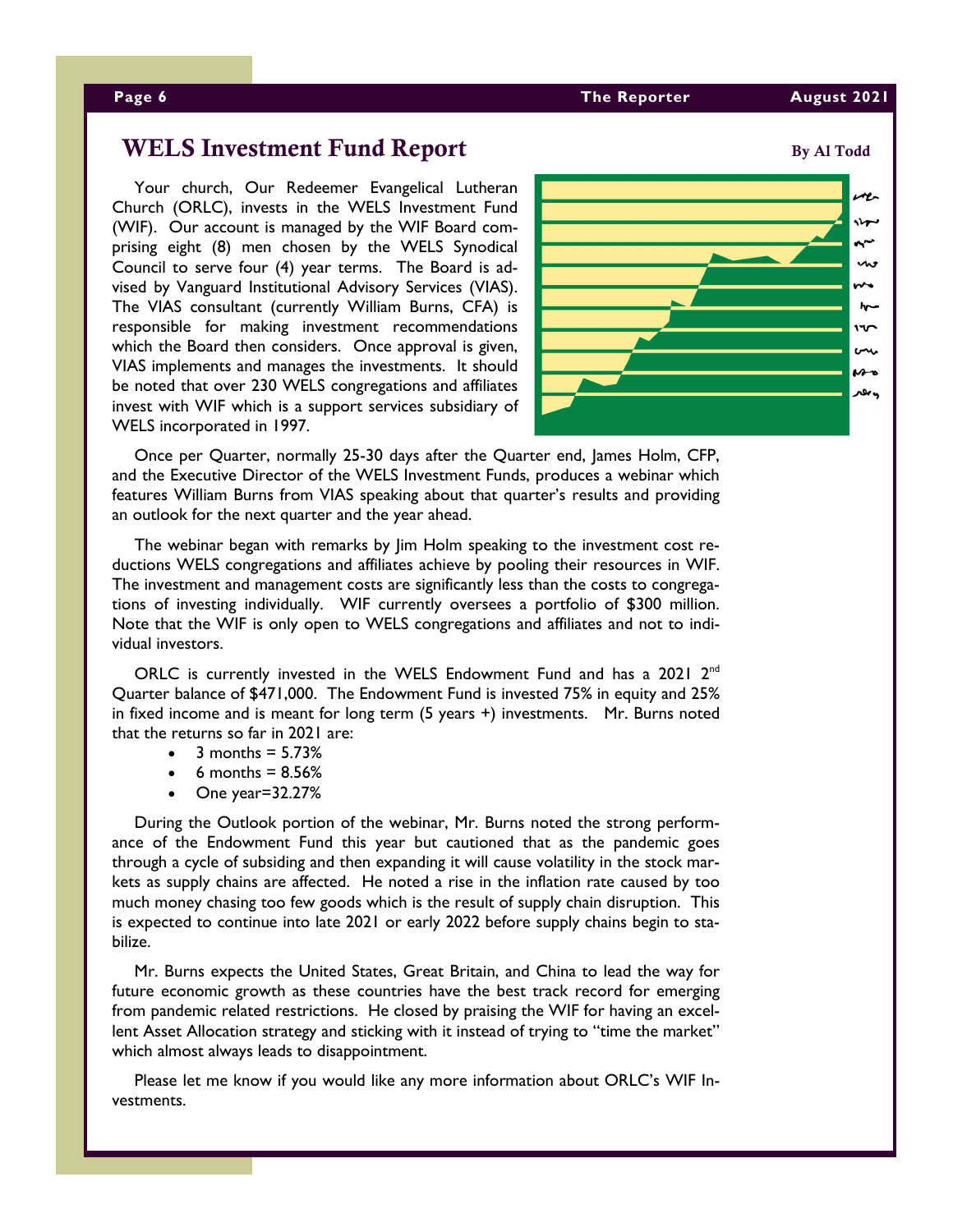



# Outreach Opportunities

The Outreach & Fellowship Committee is meeting to consider events to provide opportunities for members to invite friends and relatives to Our Redeemer. Some events are conducted outside the formal worship service. There are also special worship services with food and fellowship afterwards. We hope these events will encourage you to invite people you know to learn more about our church and to hear the message of Grace we proclaim. Please plan to participate, and to serve!

#### Upcoming Events include —

- The Annual Beach, Bike and Barbeque is scheduled for September 19th at Goleta Beach. We will meet at our regularly reserved area—C around noon. Games will be provided and there will be fun for all. Please bring along your favorite chair, and either a dish to pass or dessert. Everything else will be provided. If you are biking, we will leave the church parking lot around 11:15 am. Friends are always welcome!
- The events for the rest of the year will be planned this coming Tuesday evening. Certainly there is some hesitation because of new mandates and restrictions. At the same time, ministry may need to be reconsidered to allow us to keep doing the work the Lord has placed us here to do. If you have an idea, submit it to the committee before the 10th.

### Birthdays for July and August



We rejoice in the many blessings God has given the members of our family of faith. May the Lord continue to bless them richly.

### July

- 7<sup>th</sup> Emily P.
- 8<sup>th</sup> Elijah D.
- $10^{th}$  Mark G.
- $13<sup>th</sup>$  Janessa S.
- $18<sup>th</sup>$  Sally K.
- $20<sup>th</sup>$  Barb F.
- 21st Marieta E., Michael F.
- $25<sup>th</sup>$  Devon J.
- $31^{st}$  Justin S., Susan T.

### August

14<sup>th</sup> - Brittany G.

 $24<sup>th</sup>$  - Jonathan Y.